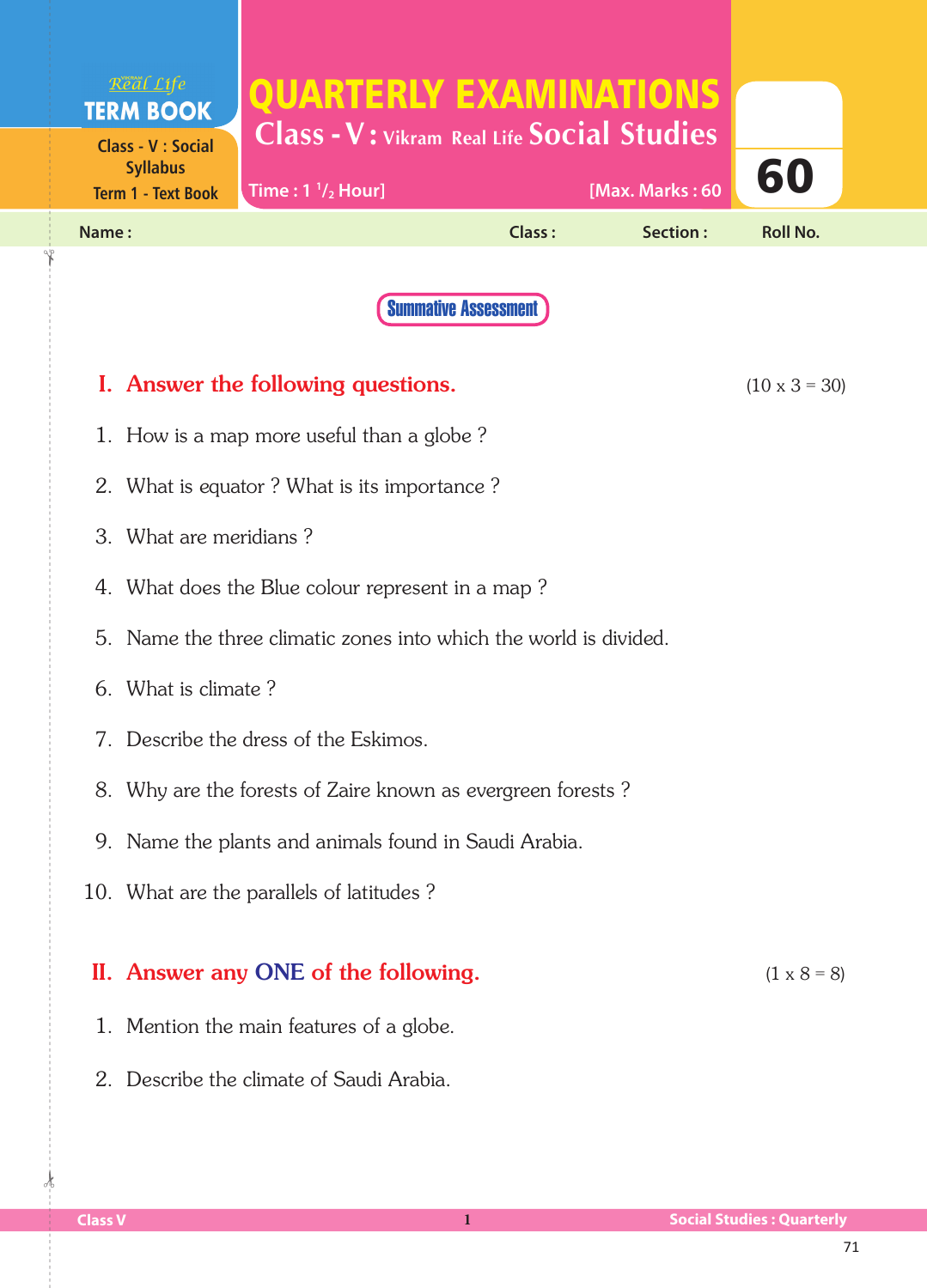## III. Answer any ONE of the following.  $(1 \times 8 = 8)$

- 1. What are the important occupations of the people in the western part of the prairies ?
- 2. Why is zaire known as natural 200 of the world ?

## III. Answer any ONE of the following.  $(1 \times 8 = 8)$

- 1. Why is Greenland called the 'Land of the Midnight Sun'?
- 2. Why is Zaire known as the natural zoo of the world ?

## V. Locate the following in an outline map of the world.  $(1 \times 6 = 6)$

- 1) The tropic of Cancer
- 2) The tropic of Capricorn
- 3) Equator
- 4) Greenwich longitude
- 5) The Arctic circle
- 6) The Antarctic circle

✫ ✫ ✫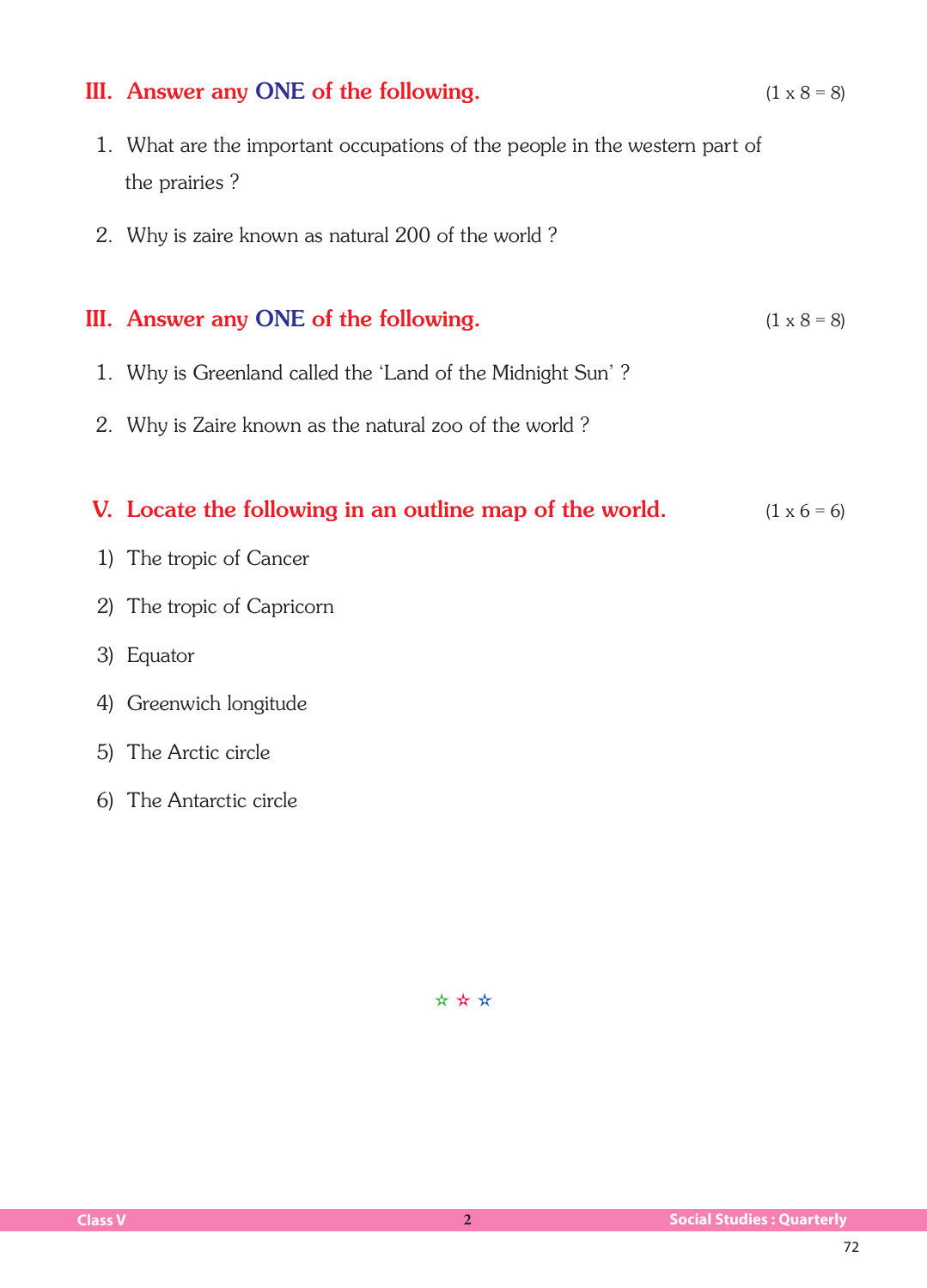## Real Life QUARTERLY EXAMINATIONS **TERM BOOK Class - V : Vikram Real Life Social Studies Class - V : Social** 40 **Syllabus**

| Term 1 - Text Book Time : 1 Hour] |        |           | [Max. Marks : 40 $\begin{array}{ c c c }\n\hline\n\text{--} & \text{--} & \text{--} \\ \hline\n\end{array}$ |  |  |
|-----------------------------------|--------|-----------|-------------------------------------------------------------------------------------------------------------|--|--|
| Name:                             | Class: | Section : | Roll No.                                                                                                    |  |  |
|                                   |        |           |                                                                                                             |  |  |

Formative Assessment

|     | I. Answer the following.<br>$(20 \times 1 = 20)$ |
|-----|--------------------------------------------------|
| 1.  |                                                  |
|     |                                                  |
|     |                                                  |
|     |                                                  |
|     |                                                  |
|     |                                                  |
|     |                                                  |
|     |                                                  |
|     |                                                  |
|     |                                                  |
|     |                                                  |
|     |                                                  |
|     |                                                  |
|     |                                                  |
| 15. |                                                  |
|     |                                                  |
|     |                                                  |
|     |                                                  |
|     |                                                  |
|     |                                                  |

 $\frac{1}{2}$ 

✁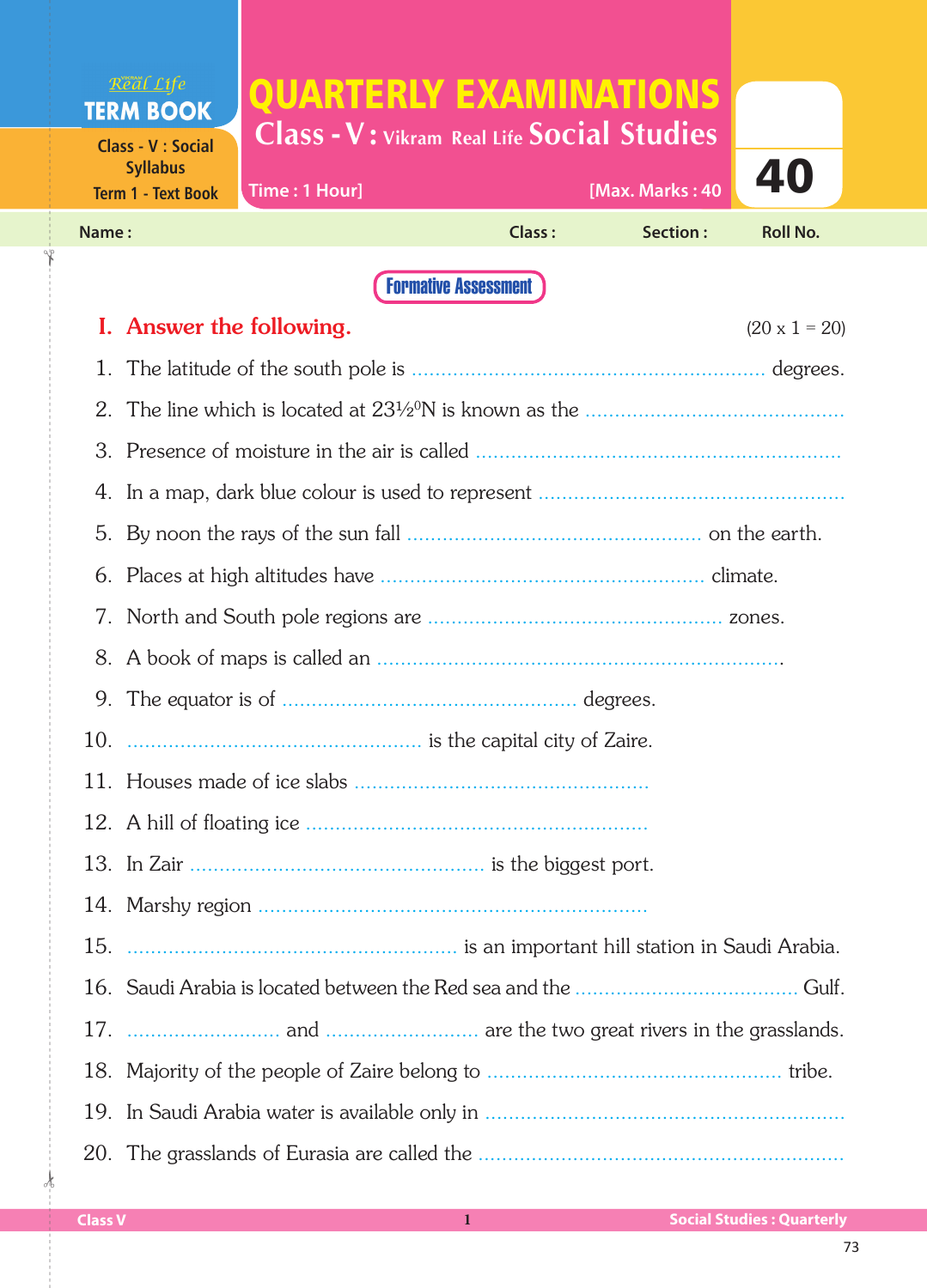|    | II. Fill in the blanks by choosing the correct word.                                                                  |                  |                  |              |                           |                               |                    | $(5 \times 1 = 5)$ |
|----|-----------------------------------------------------------------------------------------------------------------------|------------------|------------------|--------------|---------------------------|-------------------------------|--------------------|--------------------|
| 1. | was a tool used for hunting previously. (Harpoon / disc / Icebar)                                                     |                  |                  |              |                           |                               |                    |                    |
|    | 2. Wheel-less carts drawn on ice are called _______________ (kayaks / sledges / carts)                                |                  |                  |              |                           |                               |                    |                    |
| 3. | ________________ is a small boat used by the Eskimos. __________________________ is a small boat used by the Eskimos. |                  |                  |              |                           |                               |                    |                    |
|    | 4. Greenland is the <u>section of its island in the world.</u> (largest / smallest / darkest)                         |                  |                  |              |                           |                               |                    |                    |
|    | 5. Greenland is a part of ____________                                                                                |                  |                  |              |                           | (Holland / Denmark / Iceland) |                    |                    |
|    | III. Write 'T' for 'True' statments and 'F' for 'False' statements. $(5 \times 1 = 5)$                                |                  |                  |              |                           |                               |                    |                    |
|    | 1. The bottom of the map is the south.                                                                                |                  |                  |              |                           |                               |                    |                    |
|    | 2. Mecca is the capital city of Saudi Arabia.                                                                         |                  |                  |              |                           |                               |                    |                    |
|    | 3. The earth is spherical in shape.                                                                                   |                  |                  |              |                           |                               |                    |                    |
|    | 4. Cacti grows in deserts.                                                                                            |                  |                  |              |                           |                               |                    |                    |
|    | 5. The grasslands of South Africa are known as Downs.                                                                 |                  |                  |              |                           |                               |                    |                    |
|    | <b>IV.</b> Match the following.                                                                                       |                  |                  |              |                           | $(5 \times 1 = 5)$            |                    |                    |
|    |                                                                                                                       |                  | $GROUP - A$      |              |                           |                               |                    |                    |
|    | 1. Arctic tern                                                                                                        | $\left($         | $\left( \right)$ | a)           | Capital city of Greenland |                               |                    |                    |
|    | 2. Reindeer                                                                                                           | $\overline{(\ }$ | $\left( \right)$ | b)           | Biggest town              |                               |                    |                    |
|    | 3. Lichens                                                                                                            |                  |                  |              | c) Bird                   |                               |                    |                    |
|    | 4. Nuuk                                                                                                               |                  |                  |              | d) Flowerless plant       |                               |                    |                    |
|    | 5. Godthaab                                                                                                           |                  |                  |              | e) Animal                 |                               |                    |                    |
|    |                                                                                                                       |                  | $GROUP - B$      |              |                           |                               | $(5 \times 1 = 5)$ |                    |
| 1. | Torrid zone                                                                                                           | $\overline{(}$   |                  |              | a) Very cold              |                               |                    |                    |
|    | 2. Temperate zone                                                                                                     |                  | $\mathcal{E}$    |              | b) Antarctic Circle       |                               |                    |                    |
|    | 3. Frigid zone                                                                                                        |                  |                  | $\mathsf{C}$ | Pleasant                  |                               |                    |                    |
|    | 4. $66\frac{1}{2}$ °N is called                                                                                       |                  |                  | d)           | Very hot                  |                               |                    |                    |

5.  $66\frac{1}{2}$ °S is called ( ) e) Arctic Circle

✫ ✫ ✫